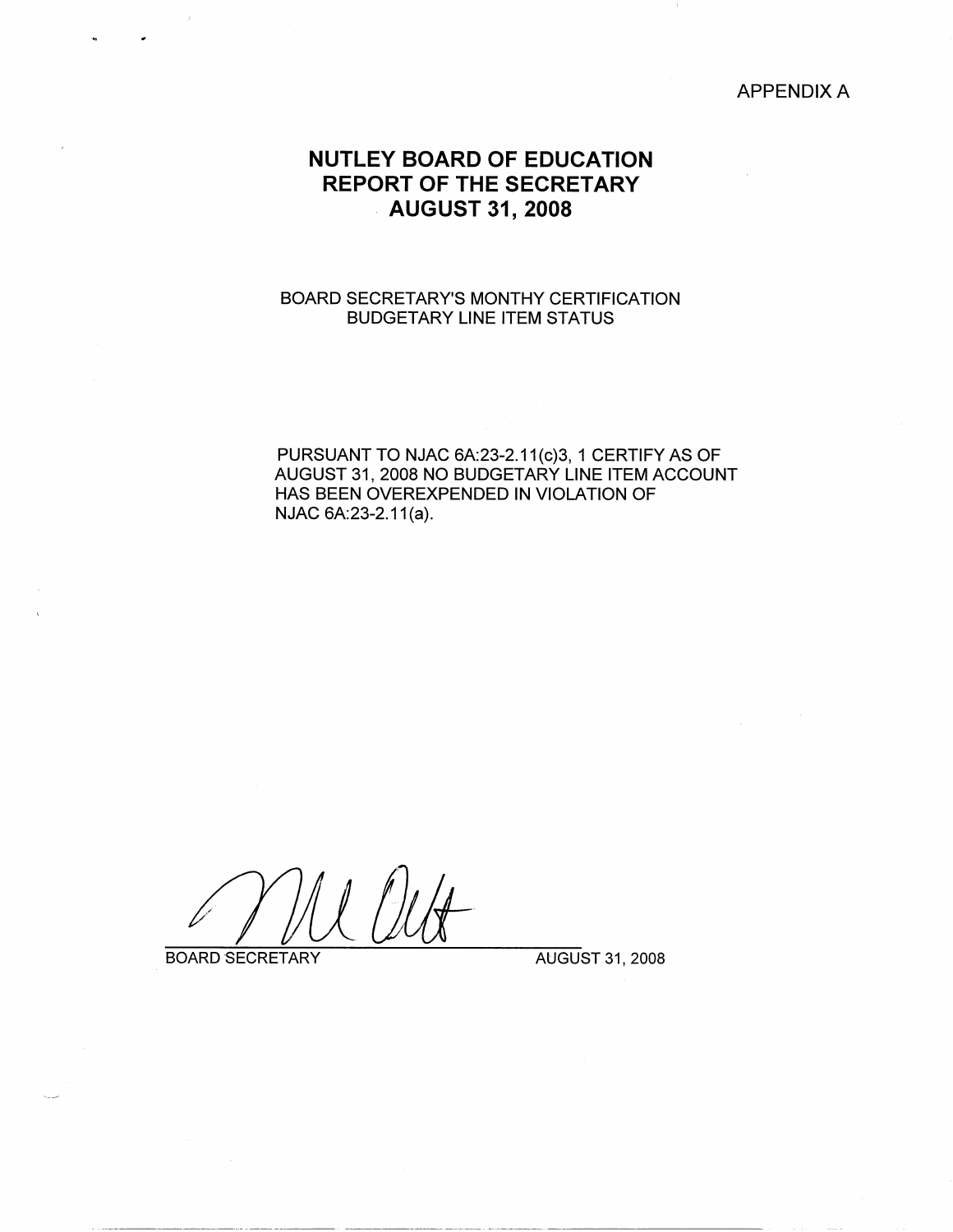### **Report of the Secretary to the Board of Education 10/08/08 09:26 10/08/08 09:26 Nutley Board of Education**

**Starting date 7/1/2008 Ending date 8/31/2008 Fund: 10 GENERAL CURRENT EXPENSE** 

|             | <b>Assets and Resources</b>                  |                    |                 |
|-------------|----------------------------------------------|--------------------|-----------------|
|             | Assets:                                      |                    |                 |
| 101         | Cash in bank                                 |                    | \$3,716,559.34  |
| $102 - 106$ | Cash Equivalents                             |                    | \$3,900.00      |
| 111         | Investments                                  |                    | \$0.00          |
| 116         | Capital Reserve Account                      |                    | \$124,057.77    |
| 117         | Maintenance Reserve Account                  |                    | \$0.00          |
| 121         | Tax levy Receivable                          |                    | \$0.00          |
|             | Accounts Receivable:                         |                    |                 |
| 132         | Interfund                                    | \$4,201.45         |                 |
| 141         | Intergovernmental - State                    | \$378,863.12       |                 |
| 142         | Intergovernmental - Federal                  | \$0.00             |                 |
| 143         | Intergovernmental - Other                    | \$0.00             |                 |
| 153, 154    | Other (net of estimated uncollectable of \$  | (\$880.79)         | \$382,183.78    |
|             | Loans Receivable:                            |                    |                 |
| 131         | Interfund                                    | \$0.00             |                 |
| 151, 152    | Other (Net of estimated uncollectable of \$_ | \$0.00             | \$0.00          |
|             | <b>Other Current Assets</b>                  |                    | \$0.00          |
|             | <b>Resources:</b>                            |                    |                 |
| 301         | <b>Estimated revenues</b>                    | \$51,929,453.00    |                 |
| 302         | Less revenues                                | (\$6, 812, 916.92) | \$45,116,536.08 |
|             | <b>Total assets and resources</b>            |                    | \$49,343,236.97 |
|             | <b>Liabilities and fund equity</b>           |                    |                 |
|             | <b>Liabilities:</b>                          |                    |                 |
|             |                                              |                    |                 |
|             |                                              |                    |                 |
| 411         | Intergovernmental accounts payable - state   |                    | \$0.00          |
| 421         | Accounts payable                             |                    | \$12,105.57     |
| 431         | Contracts payable                            |                    | \$0.00          |
| 451         | Loans payable                                |                    | \$0.00          |
| 481         | Deferred revenues                            |                    | \$0.00          |
|             | Other current liabilities                    |                    | \$666,748.64    |

**Total liabilities** 

**\$678,854.21**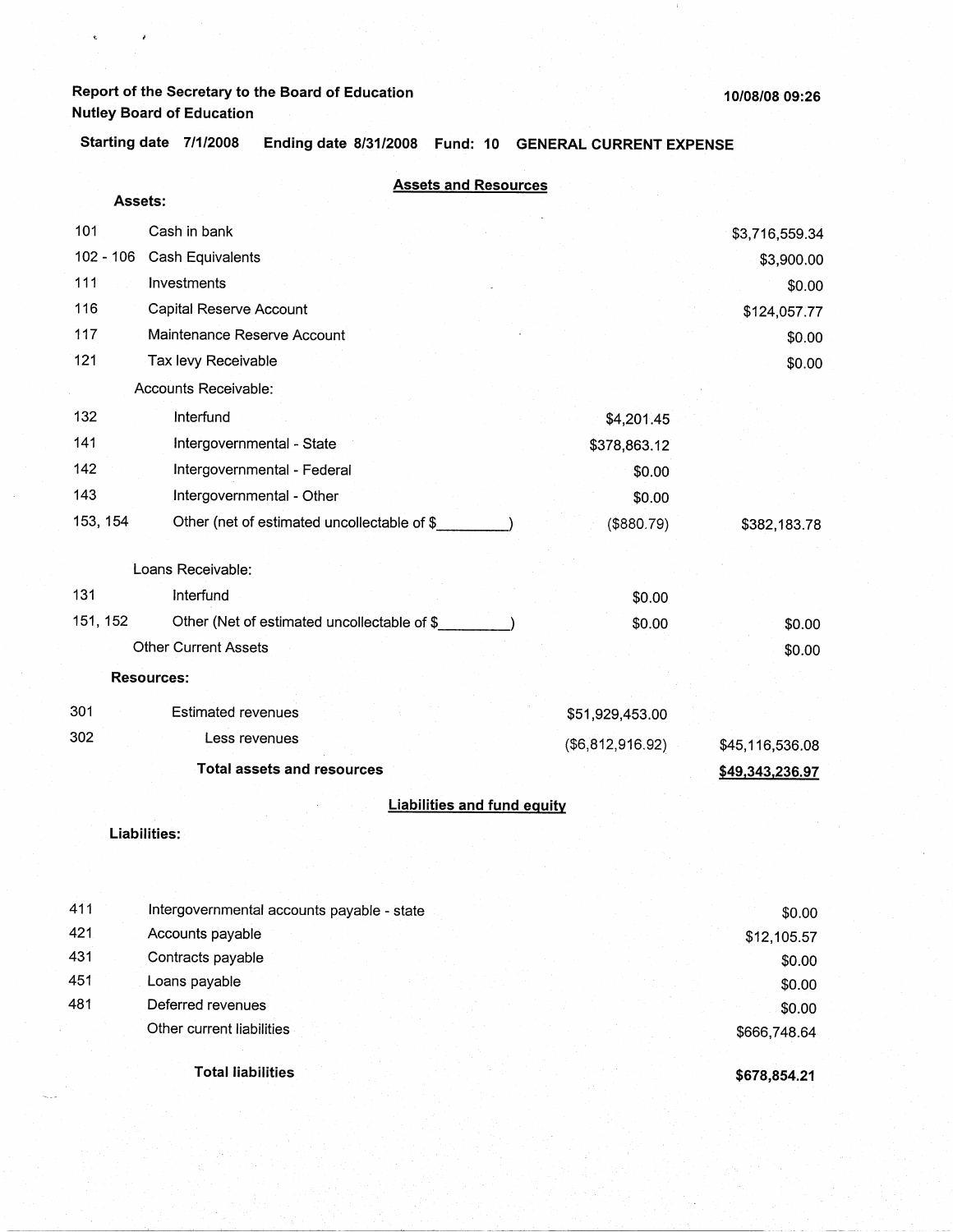**Starting date 7/1/2008 Ending date 8/31/2008 Fund: 10 GENERAL CURRENT EXPENSE** 

#### **Fund Balance:**

Appropriated:

| 753,754         | Reserve for encumbrances                               |                   | \$40,171,643.28  |                   |
|-----------------|--------------------------------------------------------|-------------------|------------------|-------------------|
| 761             | Capital reserve account - July                         |                   | \$725,718.34     |                   |
| 604             | Add: Increase in capital reserve                       |                   | \$0.00           |                   |
| 307             | Less: Budgeted w/d from capital reserve eligible costs |                   | \$0.00           |                   |
| 309             | Less: Budgeted w/d from capital reserve excess costs   |                   | \$0.00           | \$725,718.34      |
| 764             | Maintenance reserve account - July                     |                   | \$0.00           |                   |
| 606             | Add: Increase in maintenance reserve                   |                   | \$0.00           |                   |
| 310             | Less: Budgeted w/d from maintenance reserve            |                   | \$0.00           | \$0.00            |
| 762             | Adult education programs                               |                   | \$0.00           |                   |
| 751,752,76x     | Other reserves                                         |                   | \$0.00           |                   |
| 601             | Appropriations                                         | \$53,703,687.59   |                  |                   |
| 602             | Less: Expenditures<br>(\$3,907,554.97)                 |                   |                  |                   |
|                 | (\$40, 171, 643.27)<br>Encumbrances                    | (\$44,079,198.24) | \$9,624,489.35   |                   |
|                 | Total appropriated                                     |                   | \$50,521,850.97  |                   |
| Unappropriated: |                                                        |                   |                  |                   |
| 770             | Fund balance, July 1                                   |                   | (\$706,098.06)   |                   |
| 303             | Budgeted fund balance                                  |                   | (\$1,151,370.15) |                   |
|                 | Total fund balance                                     |                   |                  | \$48,664,382.76   |
|                 | <b>Total liabilities and fund equity</b>               |                   |                  | \$49,343,236.97   |
|                 | <b>Recapitulation of Budgeted Fund Balance:</b>        |                   |                  |                   |
|                 |                                                        | <b>Budgeted</b>   | <b>Actual</b>    | Variance          |
| Appropriations  |                                                        | \$53,703,687.59   | \$44,079,198.24  | \$9,624,489.35    |
| Revenues        |                                                        | (\$51,929,453.00) | (\$6,812,916.92) | (\$45,116,536.08) |
| Subtotal        |                                                        | \$1,774,234.59    | \$37,266,281.32  | (\$35,492,046.73) |

Change in capital reserve account: Plus - Increase in reserve Less - Withdrawal from reserve **Subtotal** 

Less: Adjustment for prior year

Budgeted fund balance

101**8**67

Prepared and submitted by :

Board Secretary

\$0.00 \$0.00

\$1,774,234.59 (\$622,864.44) \$1,151,370.15

Date

(\$601,660.57)

(\$622,864.44)

\$0.00

\$36,664,620.75 (\$34,890,386.16)

\$36,041,756.31 (\$34,890,386.16)

\$601,660.57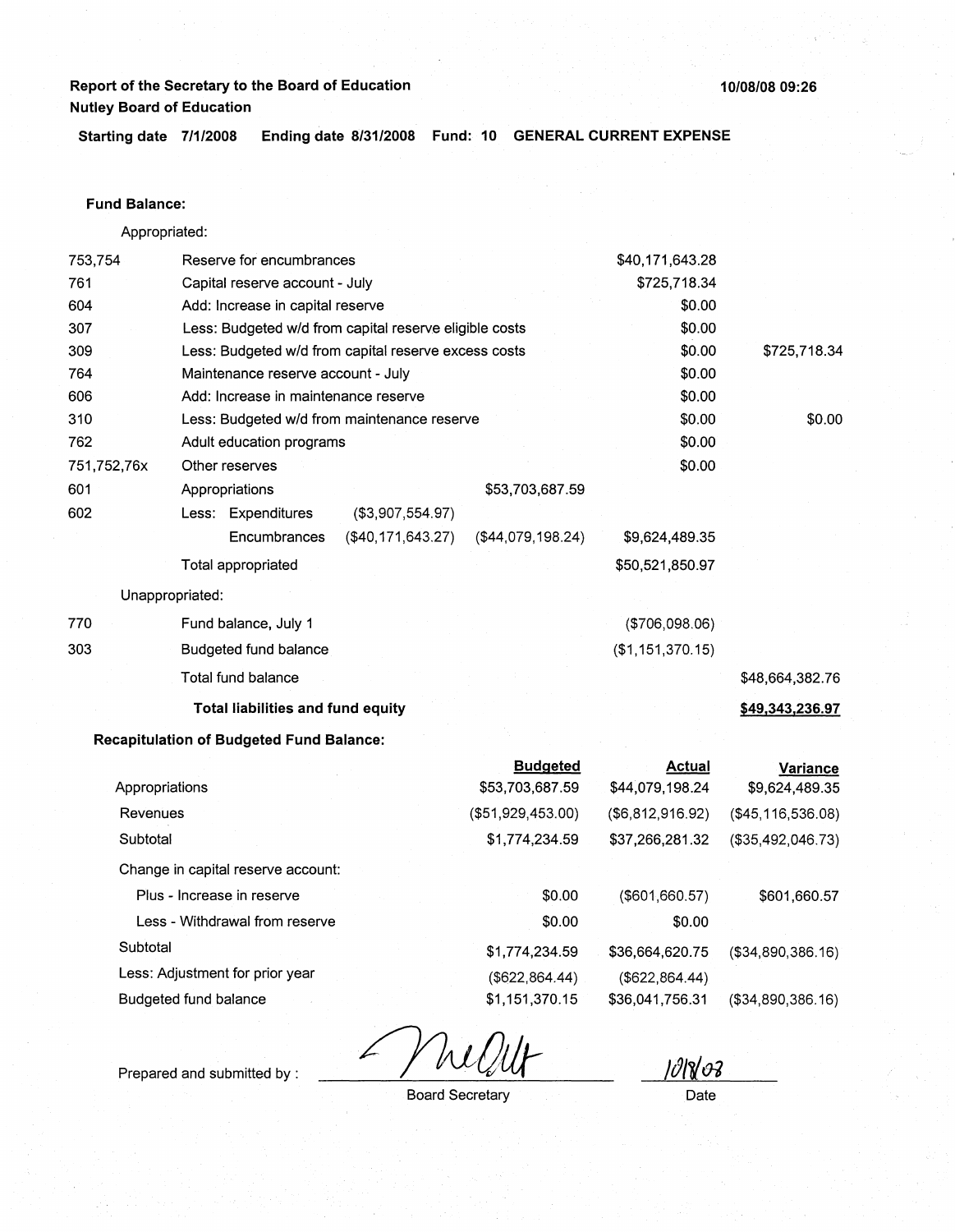**Starting date 7/1/2008 Ending date 8/31/2008 Fund: 20 SPECIAL REVENUE FUNDS** 

|           | <b>Assets and Resources</b>                  |                |                |
|-----------|----------------------------------------------|----------------|----------------|
|           | Assets:                                      |                |                |
| 101       | Cash in bank                                 |                | \$136,073.98   |
| 102 - 106 | Cash Equivalents                             |                | \$0.00         |
| 111       | Investments                                  |                | \$0.00         |
| 116       | Capital Reserve Account                      |                | \$0.00         |
| 117       | Maintenance Reserve Account                  |                | \$0.00         |
| 121       | Tax levy Receivable                          |                | \$0.00         |
|           | Accounts Receivable:                         |                |                |
| 132       | Interfund                                    | \$0.00         |                |
| 141       | Intergovernmental - State                    | \$547,971.82   |                |
| 142       | Intergovernmental - Federal                  | \$2,463.96     |                |
| 143       | Intergovernmental - Other                    | \$0.00         |                |
| 153, 154  | Other (net of estimated uncollectable of \$_ | \$0.00         | \$550,435.78   |
|           | Loans Receivable:                            |                |                |
| 131       | Interfund                                    | \$0.00         |                |
| 151, 152  | Other (Net of estimated uncollectable of \$_ | \$0.00         | \$0.00         |
|           | <b>Other Current Assets</b>                  |                | \$0.00         |
|           | <b>Resources:</b>                            |                |                |
| 301       | <b>Estimated revenues</b>                    | \$1,274,128.00 |                |
| 302       | Less revenues                                | (\$123,407.00) | \$1,150,721.00 |
|           | <b>Total assets and resources</b>            |                | \$1,837,230.76 |
|           | <b>Liabilities and fund equity</b>           |                |                |
|           | Liabilities:                                 |                |                |
|           |                                              |                |                |
|           |                                              |                |                |
| 411       | Intergovernmental accounts payable - state   |                | \$3,603.70     |
| 421       | Accounts payable                             |                | \$0.00         |
| 431       | Contracts payable                            |                | \$0.00         |
| 451       | Loans payable                                |                | \$0.00         |
| 481       | Deferred revenues                            |                | \$850,544.80   |
|           | Other current liabilities                    |                | \$415.84       |

----------------------~-- -------- ----------------------- --------

**Total liabilities** 

**\$854,564.34**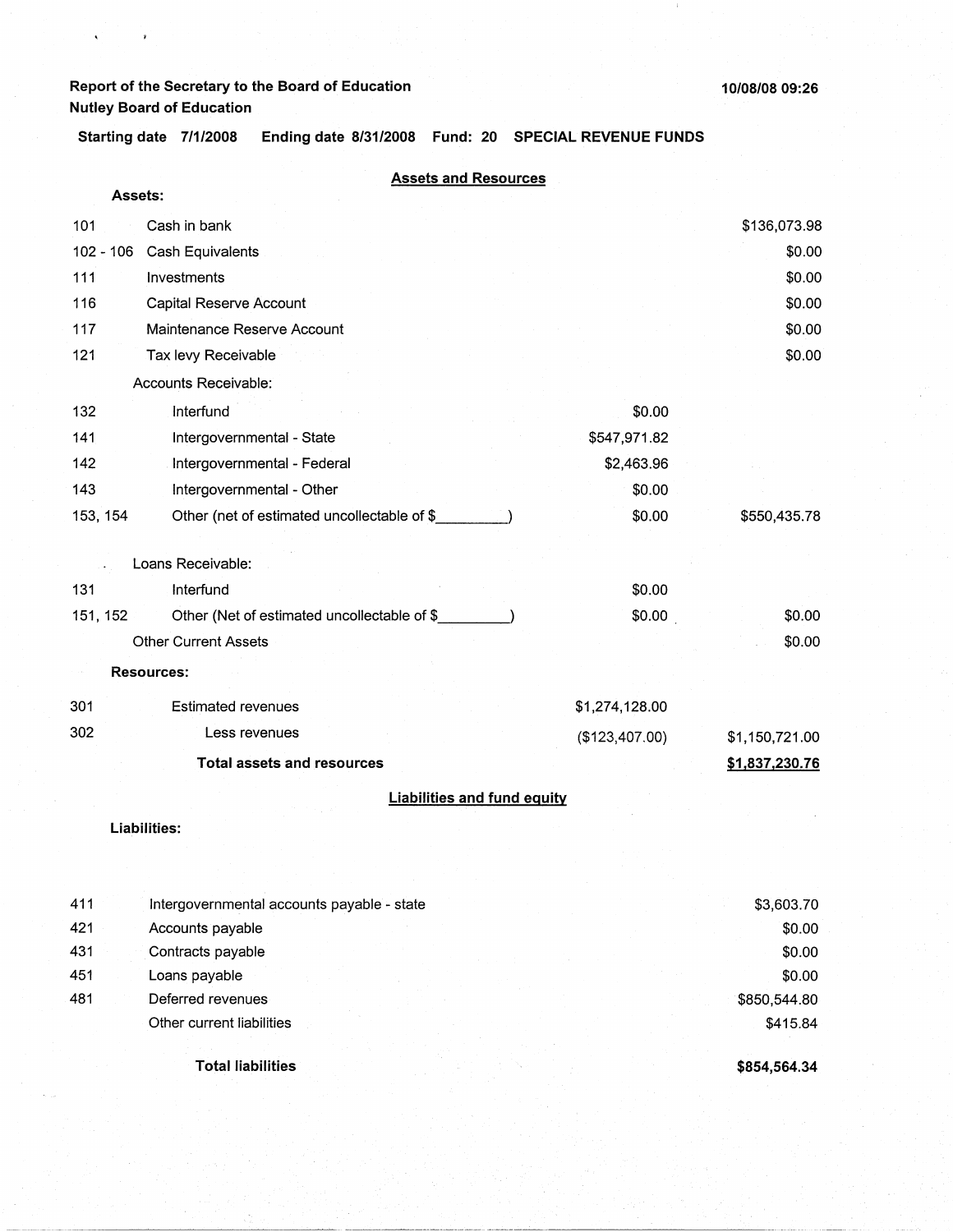**10/08/08 09:26** 

**Starting date 7/1/2008 Ending date 8/31/2008 Fund: 20 SPECIAL REVENUE FUNDS** 

#### **Fund Balance:**

Appropriated:

| 753,754     | Reserve for encumbrances                               |                  | \$375,236.42   |                  |
|-------------|--------------------------------------------------------|------------------|----------------|------------------|
| 761         | Capital reserve account - July                         |                  | \$0.00         |                  |
| 604         | Add: Increase in capital reserve                       |                  | \$0.00         |                  |
| 307         | Less: Budgeted w/d from capital reserve eligible costs |                  | \$0.00         |                  |
| 309         | Less: Budgeted w/d from capital reserve excess costs   |                  | \$0.00         | \$0.00           |
| 764         | Maintenance reserve account - July                     |                  | \$0.00         |                  |
| 606         | Add: Increase in maintenance reserve                   |                  | \$0.00         |                  |
| 310         | Less: Budgeted w/d from maintenance reserve            |                  | \$0.00         | \$0.00           |
| 762         | Adult education programs                               |                  | \$0.00         |                  |
| 751,752,76x | Other reserves                                         |                  | \$0.00         |                  |
| 601         | Appropriations                                         | \$1,351,021.67   |                |                  |
| 602         | Less: Expenditures<br>(\$51,706.21)                    |                  |                |                  |
|             | (\$375,236.42)<br>Encumbrances                         | (\$426,942.63)   | \$924,079.04   |                  |
|             | Total appropriated                                     |                  | \$1,299,315.46 |                  |
|             | Unappropriated:                                        |                  |                |                  |
| 770         | Fund balance, July 1                                   |                  | (\$304,337.04) |                  |
| 303         | Budgeted fund balance                                  |                  | (\$12,312.00)  |                  |
|             | Total fund balance                                     |                  |                | \$982,666.42     |
|             | Total liabilities and fund equity                      |                  |                | \$1,837,230.76   |
|             | <b>Recapitulation of Budgeted Fund Balance:</b>        |                  |                |                  |
|             |                                                        | <b>Budgeted</b>  | <b>Actual</b>  | Variance         |
|             | Appropriations                                         | \$1,351,021.67   | \$426,942.63   | \$924,079.04     |
|             | Revenues                                               | (\$1,274,128.00) | (\$123,407.00) | (\$1,150,721.00) |
| Subtotal    |                                                        | \$76,893.67      | \$303,535.63   | (\$226,641.96)   |
|             | Change in capital reserve account:                     |                  |                |                  |
|             | Plus - Increase in reserve                             | \$0.00           | \$0.00         | \$0.00           |
|             | Less - Withdrawal from reserve                         | \$0.00           | \$0.00         |                  |
| Subtotal    |                                                        | \$76,893.67      | \$303,535.63   | (\$226,641.96)   |

1018/08

(\$226,641.96)

Prepared and submitted by :

Less: Adjustment for prior year

Budgeted fund balance

Board Secretary

(\$64,581.67) \$12,312.00

Date

(\$64,581.67) \$238,953.96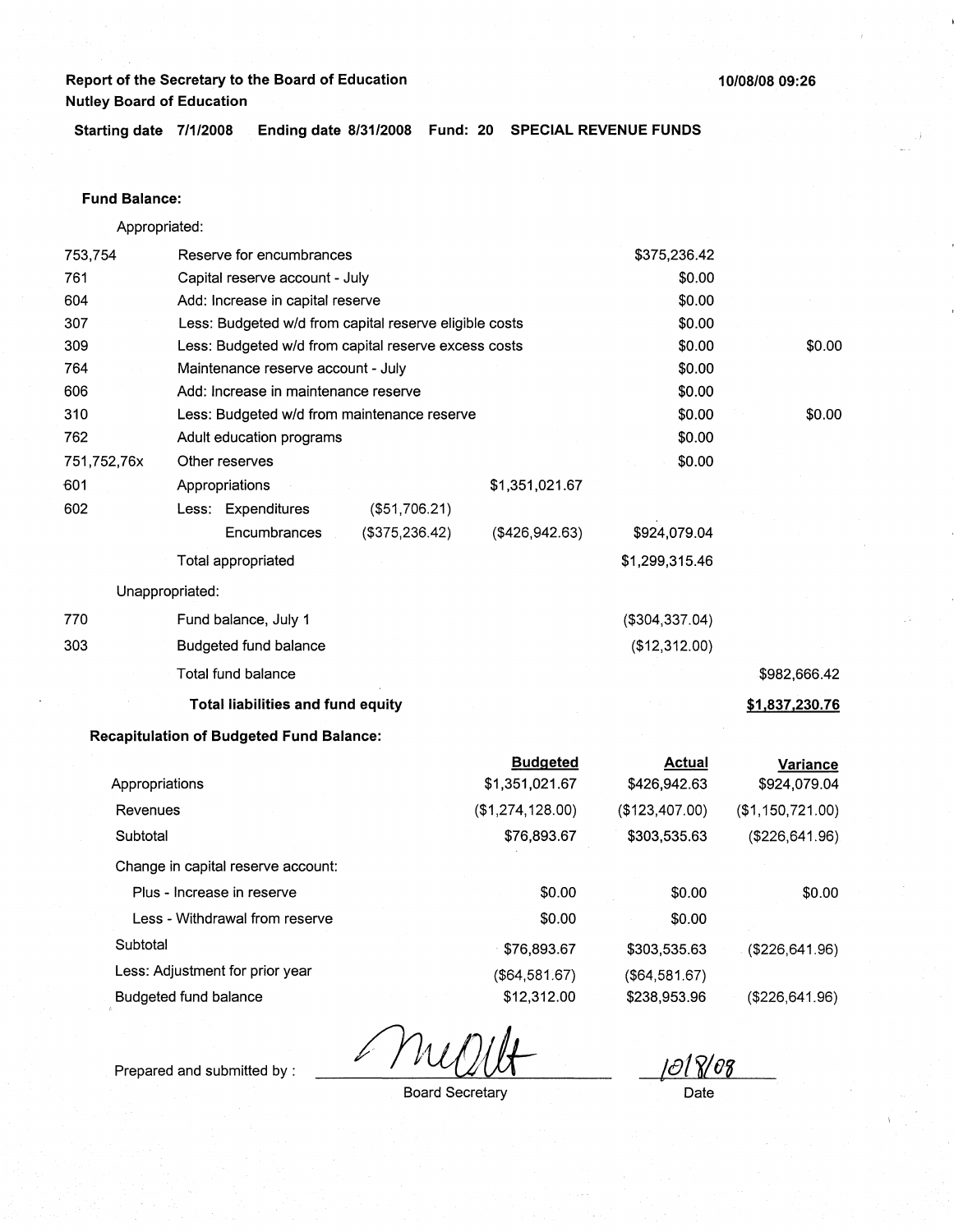**10/08/08 09:26** 

**Starting date 7/1/2008 Ending date 8/31/2008 Fund: 30 CAPITAL PROJECTS FUNDS** 

|             | <b>Assets and Resources</b>                                                |                |                 |
|-------------|----------------------------------------------------------------------------|----------------|-----------------|
|             | <b>Assets:</b>                                                             |                |                 |
| 101         | Cash in bank                                                               |                | \$29,025,714.23 |
| $102 - 106$ | Cash Equivalents                                                           |                | \$0.00          |
| 111         | Investments                                                                |                | \$0.00          |
| 116         | Capital Reserve Account                                                    |                | \$0.00          |
| 117         | Maintenance Reserve Account                                                |                | \$0.00          |
| 121         | Tax levy Receivable                                                        |                | \$0.00          |
|             | Accounts Receivable:                                                       |                |                 |
| 132         | Interfund                                                                  | \$22,659.00    |                 |
| 141         | Intergovernmental - State                                                  | \$1,885,104.04 |                 |
| 142         | Intergovernmental - Federal                                                | \$0.00         |                 |
| 143         | Intergovernmental - Other                                                  | \$40,000.00    |                 |
| 153, 154    | Other (net of estimated uncollectable of \$                                | \$0.00         | \$1,947,763.04  |
|             | Loans Receivable:                                                          |                |                 |
| 131         | Interfund                                                                  | \$0.00         |                 |
|             |                                                                            |                |                 |
| 151, 152    | Other (Net of estimated uncollectable of \$<br><b>Other Current Assets</b> | \$0.00         | \$0.00          |
|             |                                                                            |                | \$0.00          |
|             | <b>Resources:</b>                                                          |                |                 |
| 301         | <b>Estimated revenues</b>                                                  | \$0.00         |                 |
| 302         | Less revenues                                                              | (\$219,940.41) | (\$219,940.41)  |
|             | <b>Total assets and resources</b>                                          |                | \$30,753,536.86 |
|             | <b>Liabilities and fund equity</b>                                         |                |                 |
|             | <b>Liabilities:</b>                                                        |                |                 |
|             |                                                                            |                |                 |
|             |                                                                            |                |                 |
| 411         | Intergovernmental accounts payable - state                                 |                | \$0.00          |
| 421         | Accounts payable                                                           |                | \$304,534.00    |
| 431         | Contracts payable                                                          |                | \$0.00          |
| 451         | Loans payable                                                              |                | \$0.00          |
| 481         | Deferred revenues                                                          |                | \$702,405.00    |
|             | Other current liabilities                                                  |                | \$793,481.48    |
|             |                                                                            |                |                 |
|             | <b>Total liabilities</b>                                                   |                | \$1,800,420.48  |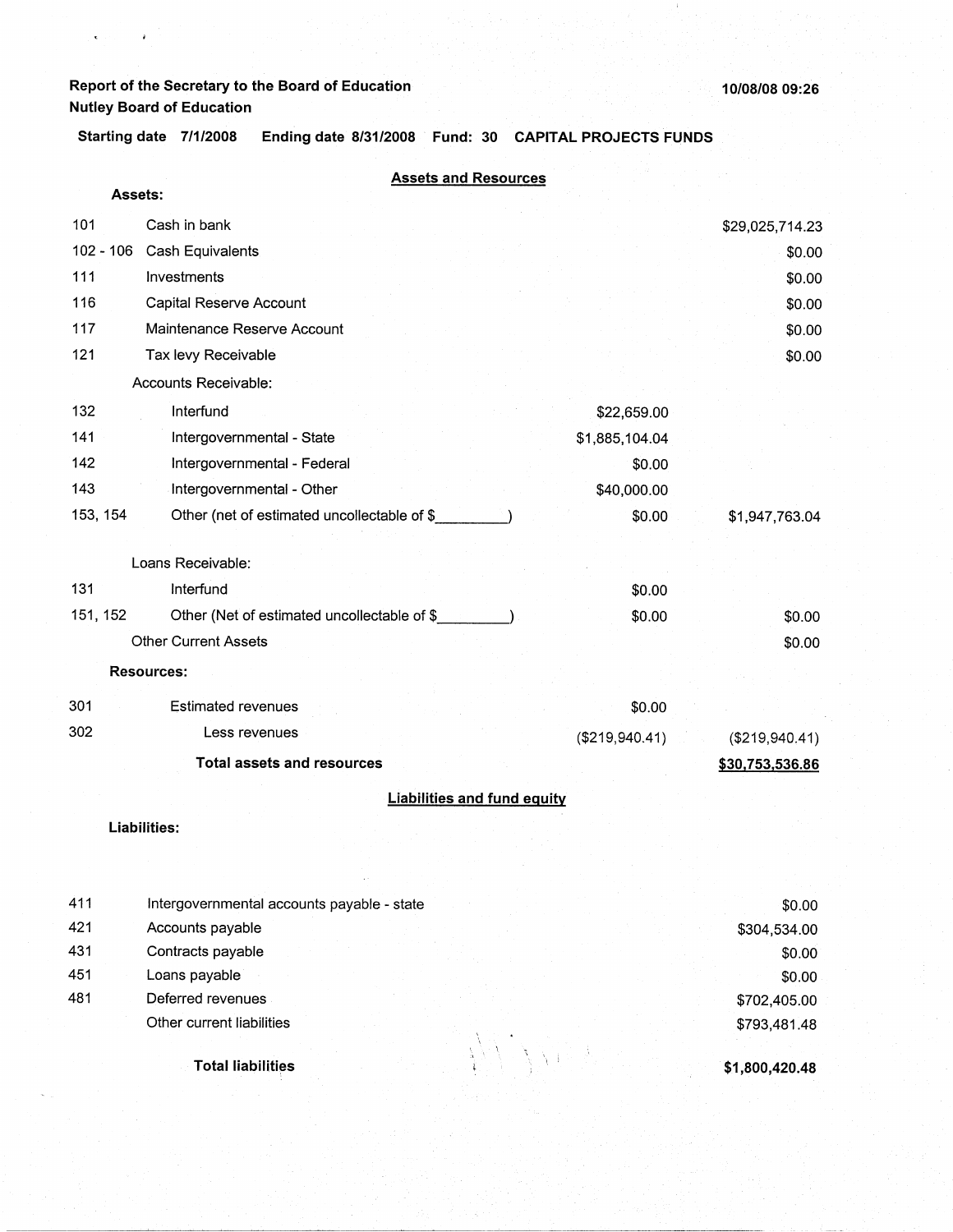')

**Starting date 7/1/2008 Ending date 8/31/2008 Fund: 30 CAPITAL PROJECTS FUNDS** 

#### **Fund Balance:**

Appropriated: 753,754 Reserve for encumbrances Capital reserve account - July Add: Increase in capital reserve 761 604 307 309 764 606 310 Less: Budgeted w/d from capital reserve eligible costs Less: Budgeted w/d from capital reserve excess costs Maintenance reserve account - July Add: Increase in maintenance reserve 762 751,752,76x 601 Less: Budgeted w/d from maintenance reserve Adult education programs Other reserves Appropriations \$42,404,447.84 602 (\$2,163,460.94) Less: Expenditures 770 303 Encumbrances (\$8,437,939.95) (\$10,601,400.89) Total appropriated Unappropriated: Fund balance, July 1 Budgeted fund balance Total fund balance **Total liabilities and fund equity Recapitulation of Budgeted Fund Balance:**  \$9,114,196.95 \$0.00 \$0.00 \$0.00 \$0.00 \$0.00 \$0.00 \$0.00 \$0.00 \$0.00 \$31,803,046.95 \$40,917,243.90 \$20,383,445.97 (\$32,347,573.49) \$0.00 \$0.00 \$28,953,116.38 **\$30,753,536.86** 

|                                    | <b>Budgeted</b>   | Actual            | Variance        |
|------------------------------------|-------------------|-------------------|-----------------|
| Appropriations                     | \$42,404,447.84   | \$10,601,400.89   | \$31,803,046.95 |
| Revenues                           | \$0.00            | (\$219,940,41)    | \$219,940.41    |
| Subtotal                           | \$42,404,447.84   | \$10,381,460.48   | \$32,022,987.36 |
| Change in capital reserve account: |                   |                   |                 |
| Plus - Increase in reserve         | \$0.00            | \$0.00            | \$0.00          |
| Less - Withdrawal from reserve     | \$0.00            | \$0.00            |                 |
| Subtotal                           | \$42,404,447.84   | \$10,381,460.48   | \$32,022,987.36 |
| Less: Adjustment for prior year    | (\$10,056,874.35) | (\$10,056,874.35) |                 |
| Budgeted fund balance              | \$32,347,573.49   | \$324,586.13      | \$32,022,987.36 |

 $V h$ 

18608

Prepared and submitted by :

Board Secretary

Date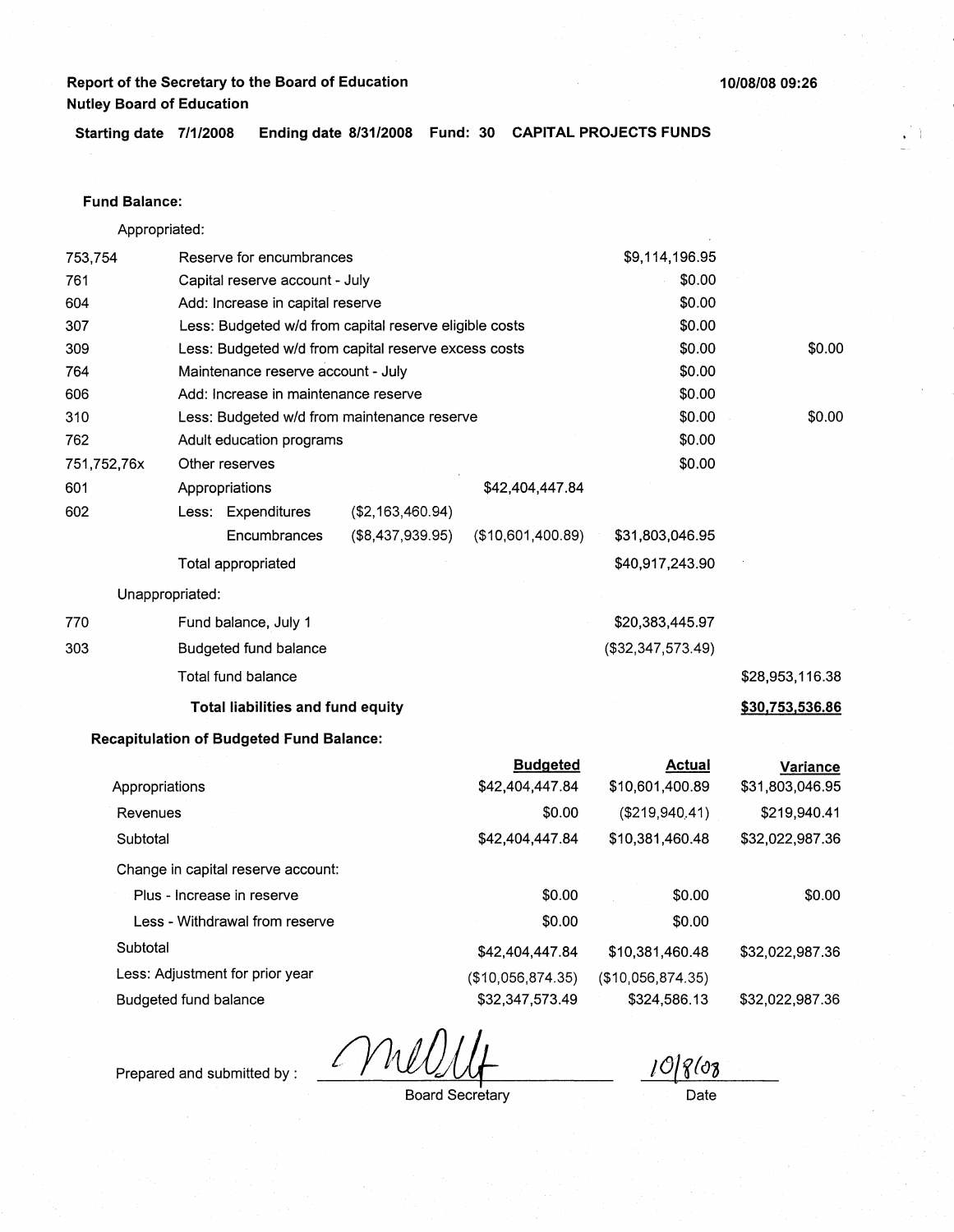**Starting date 7/1/2008 Ending date 8/31/2008 Fund: 40 DEBT SERVICE FUNDS** 

|             | <b>Assets and Resources</b>                                                |                |                  |
|-------------|----------------------------------------------------------------------------|----------------|------------------|
|             | <b>Assets:</b>                                                             |                |                  |
| 101         | Cash in bank                                                               |                | (\$2,073,847.88) |
| $102 - 106$ | Cash Equivalents                                                           |                | \$0.00           |
| 111         | Investments                                                                |                | \$0.00           |
| 116         | Capital Reserve Account                                                    |                | \$0.00           |
| 117         | Maintenance Reserve Account                                                |                | \$0.00           |
| 121         | Tax levy Receivable                                                        |                | \$0.00           |
|             | Accounts Receivable:                                                       |                |                  |
| 132         | Interfund                                                                  | \$21,747.60    |                  |
| 141         | Intergovernmental - State                                                  | \$0.00         |                  |
| 142         | Intergovernmental - Federal                                                | \$0.00         |                  |
| 143         | Intergovernmental - Other                                                  | \$0.00         |                  |
| 153, 154    | Other (net of estimated uncollectable of \$                                | \$0.00         | \$21,747.60      |
|             | Loans Receivable:                                                          |                |                  |
| 131         | Interfund                                                                  | \$0.00         |                  |
| 151, 152    |                                                                            | \$0.00         | \$0.00           |
|             | Other (Net of estimated uncollectable of \$<br><b>Other Current Assets</b> |                | \$0.00           |
|             |                                                                            |                |                  |
|             | <b>Resources:</b>                                                          |                |                  |
| 301         | <b>Estimated revenues</b>                                                  | \$4,580,862.00 |                  |
| 302         | Less revenues                                                              | (\$823,386.00) | \$3,757,476.00   |
|             | <b>Total assets and resources</b>                                          |                | \$1,705,375.72   |
|             | <b>Liabilities and fund equity</b>                                         |                |                  |
|             | Liabilities:                                                               |                |                  |
| 101         | Cash in bank                                                               |                | (\$2,073,847.88) |
|             |                                                                            |                |                  |
| 411         | Intergovernmental accounts payable - state                                 |                | \$0.00           |
| 421         | Accounts payable                                                           |                | \$0.00           |
| 431         | Contracts payable                                                          |                | \$0.00           |
| 451         | Loans payable                                                              |                | \$0.00           |
| 481         | Deferred revenues                                                          |                | \$0.00           |
|             | Other current liabilities                                                  |                | \$0.00           |
|             | <b>Total liabilities</b>                                                   |                | \$0.00           |
|             |                                                                            |                |                  |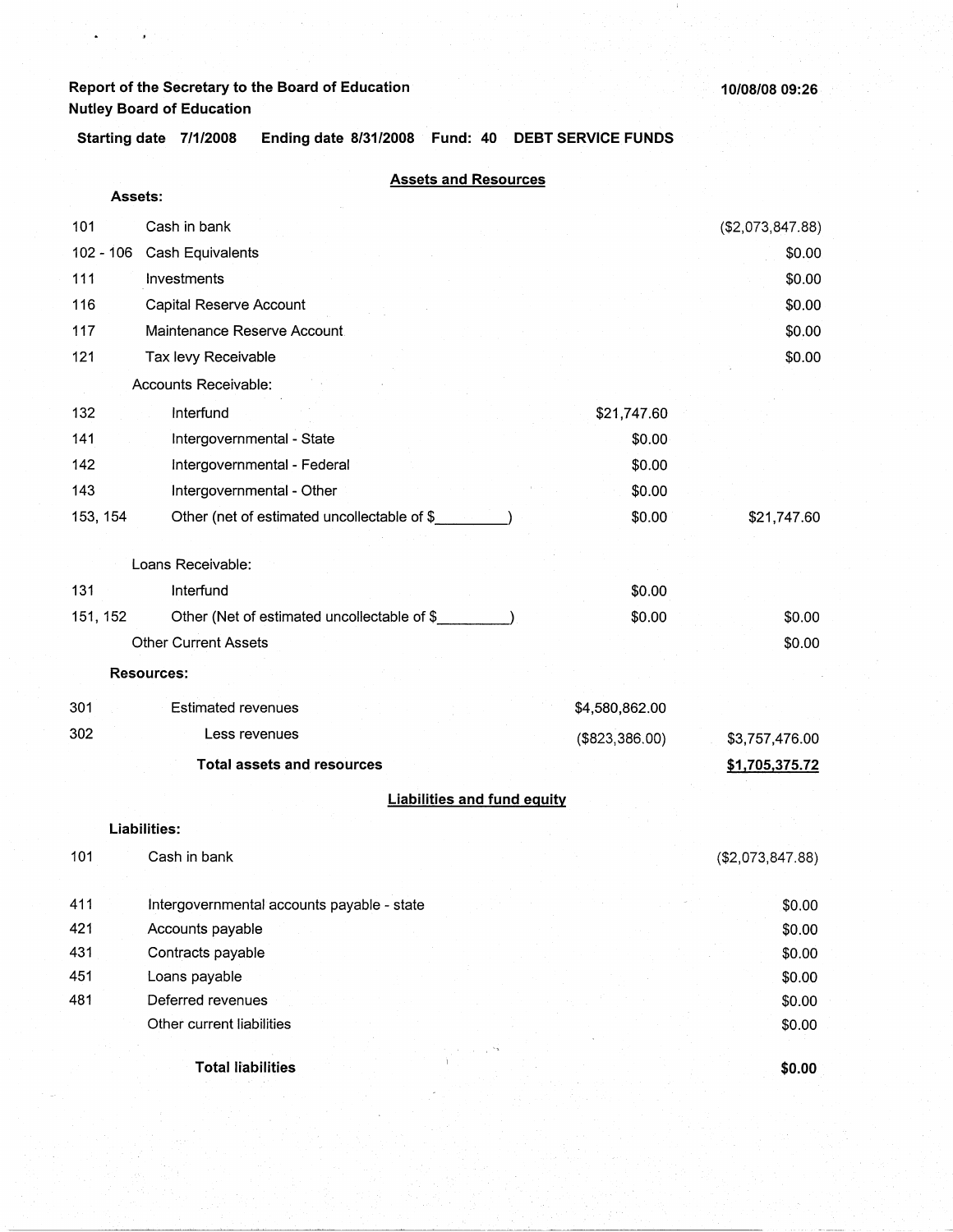**10/08/08 09:26** 

Starting date 7/1/2008 Ending date 8/31/2008 Fund: 40 DEBT SERVICE FUNDS

#### **Fund Balance:**

Appropriated:

| 753,754     | Reserve for encumbrances                               |                  |                  | \$0.00         |                |
|-------------|--------------------------------------------------------|------------------|------------------|----------------|----------------|
| 761         | Capital reserve account - July                         |                  |                  | \$0.00         |                |
| 604         | Add: Increase in capital reserve                       |                  |                  | \$0.00         |                |
| 307         | Less: Budgeted w/d from capital reserve eligible costs |                  |                  | \$0.00         |                |
| 309         | Less: Budgeted w/d from capital reserve excess costs   |                  |                  | \$0.00         | \$0.00         |
| 764         | Maintenance reserve account - July                     |                  |                  | \$0.00         |                |
| 606         | Add: Increase in maintenance reserve                   |                  |                  | \$0.00         |                |
| 310         | Less: Budgeted w/d from maintenance reserve            |                  |                  | \$0.00         | \$0.00         |
| 762         | Adult education programs                               |                  |                  | \$0.00         |                |
| 751,752,76x | Other reserves                                         |                  |                  | \$0.00         |                |
| 601         | Appropriations                                         |                  | \$4,580,862.25   |                |                |
| 602         | Less: Expenditures                                     | (\$2,875,488.00) |                  |                |                |
|             | Encumbrances                                           | \$0.00           | (\$2,875,488.00) | \$1,705,374.25 |                |
|             | Total appropriated                                     |                  |                  | \$1,705,374.25 |                |
|             | Unappropriated:                                        |                  |                  |                |                |
| 770         | Fund balance, July 1                                   |                  |                  | \$1.22         |                |
| 303         | Budgeted fund balance                                  |                  |                  | (\$0.25)       |                |
|             | Total fund balance                                     |                  |                  |                | \$1,705,375.22 |
|             | <b>Total liabilities and fund equity</b>               |                  |                  |                | \$1,705,375.22 |
|             | <b>Recapitulation of Budgeted Fund Balance:</b>        |                  |                  |                |                |
|             |                                                        |                  | <b>Budgeted</b>  | <b>Actual</b>  | Variance       |

|                                    | -------          | , , , , , , , , | <b>Valiative</b>   |
|------------------------------------|------------------|-----------------|--------------------|
| Appropriations                     | \$4,580,862.25   | \$2,875,488.00  | \$1,705,374.25     |
| Revenues                           | (\$4,580,862.00) | (\$823,386.00)  | (\$3,757,476.00)   |
| Subtotal                           | \$0.25           | \$2,052,102.00  | (\$2,052,101.75)   |
| Change in capital reserve account: |                  |                 |                    |
| Plus - Increase in reserve         | \$0.00           | \$0.00          | \$0.00             |
| Less - Withdrawal from reserve     | \$0.00           | \$0.00          |                    |
| Subtotal                           | \$0.25           | \$2,052,102.00  | (\$2,052,101.75)   |
| Less: Adjustment for prior year    | \$0.00           | \$0.00          |                    |
| Budgeted fund balance              | \$0.25           | \$2,052,102.00  | $(\$2,052,101.75)$ |
|                                    |                  |                 |                    |

 $\blacksquare$ 

Prepared and submitted by :

Board Secretary

Date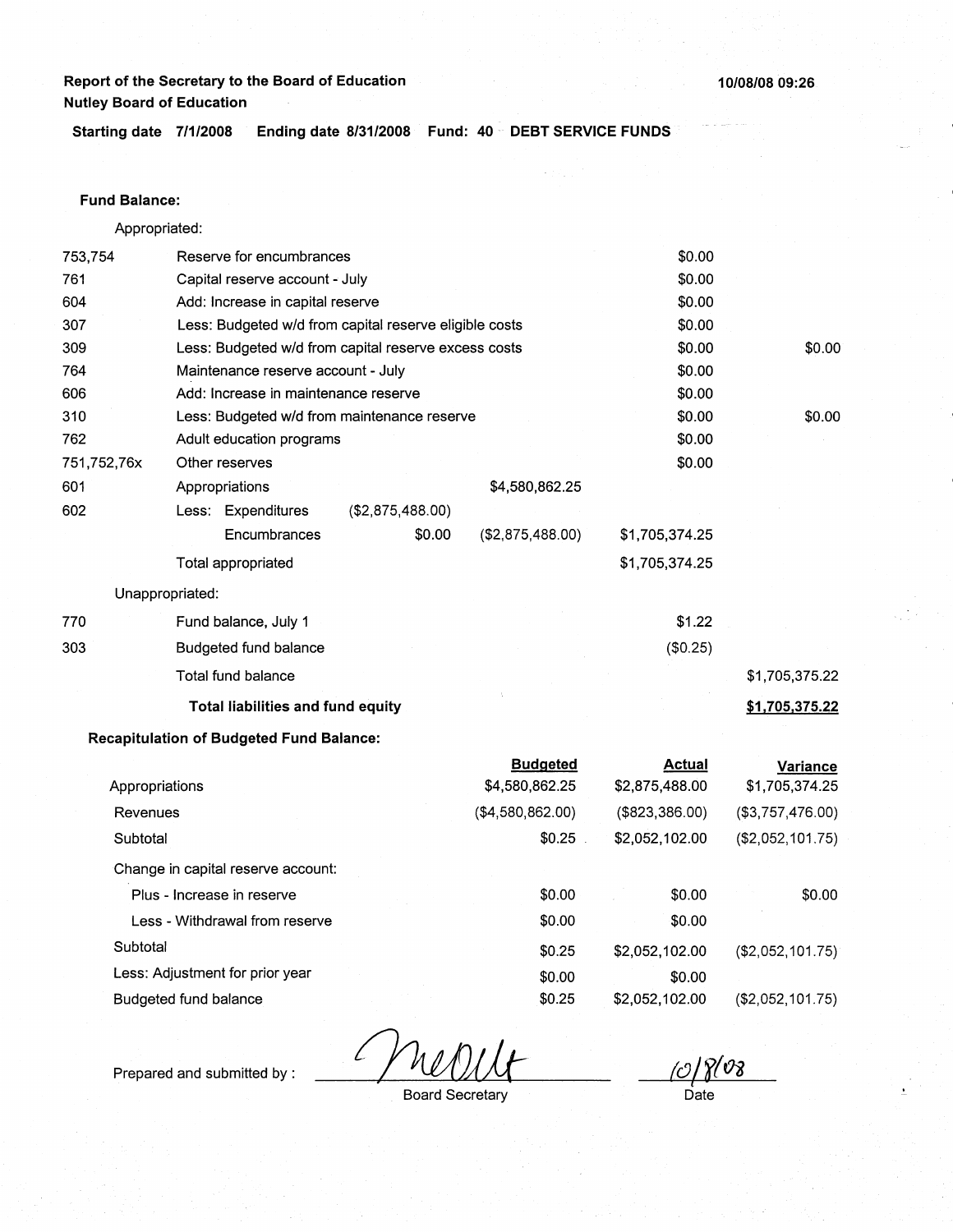k.

 $\hat{\textbf{a}}$ 

**Starting date 7/1/2008 Ending date 8/31/2008 Fund: 50 ENTERPRISE FUND** 

|             | <b>Assets and Resources</b>                 |              |               |
|-------------|---------------------------------------------|--------------|---------------|
|             | Assets:                                     |              |               |
| 101         | Cash in bank                                |              | (\$681.86)    |
| $102 - 106$ | Cash Equivalents                            |              | \$592.00      |
| 111         | Investments                                 |              | \$0.00        |
| 116         | Capital Reserve Account                     |              | \$0.00        |
| 117         | Maintenance Reserve Account                 |              | \$0.00        |
| 121         | Tax levy Receivable                         |              | \$0.00        |
|             | Accounts Receivable:                        |              |               |
| 132         | Interfund                                   | \$0.00       |               |
| 141         | Intergovernmental - State                   | (\$571.54)   |               |
| 142         | Intergovernmental - Federal                 | (\$6,725.90) |               |
| 143         | Intergovernmental - Other                   | \$0.00       |               |
| 153, 154    | Other (net of estimated uncollectable of \$ | \$0.00       | (\$7,297.44)  |
|             |                                             |              |               |
|             | Loans Receivable:                           |              |               |
| 131         | Interfund                                   | \$0.00       |               |
| 151, 152    | Other (Net of estimated uncollectable of \$ | \$0.00       | \$0.00        |
|             | <b>Other Current Assets</b>                 |              | \$20,458.84   |
|             | <b>Resources:</b>                           |              |               |
| 301         | <b>Estimated revenues</b>                   |              |               |
| 302         | Less revenues                               | \$0.00       |               |
|             |                                             | (\$3,111.16) | ( \$3,111.16) |
|             | <b>Total assets and resources</b>           |              | \$9,960.38    |
|             | <b>Liabilities and fund equity</b>          |              |               |
|             | Liabilities:                                |              |               |
| 101         | Cash in bank                                |              | (\$681.86)    |
|             |                                             |              |               |
| 411         | Intergovernmental accounts payable - state  |              | \$0.00        |
| 421         | Accounts payable                            |              | \$0.00        |
| 431         | Contracts payable                           |              | \$0.00        |
| 451         | Loans payable                               |              | \$0.00        |
| 481         | Deferred revenues                           |              | \$0.00        |
|             | Other current liabilities                   |              | \$52,724.18   |
|             | <b>Total liabilities</b>                    |              |               |
|             |                                             |              | \$52,724.18   |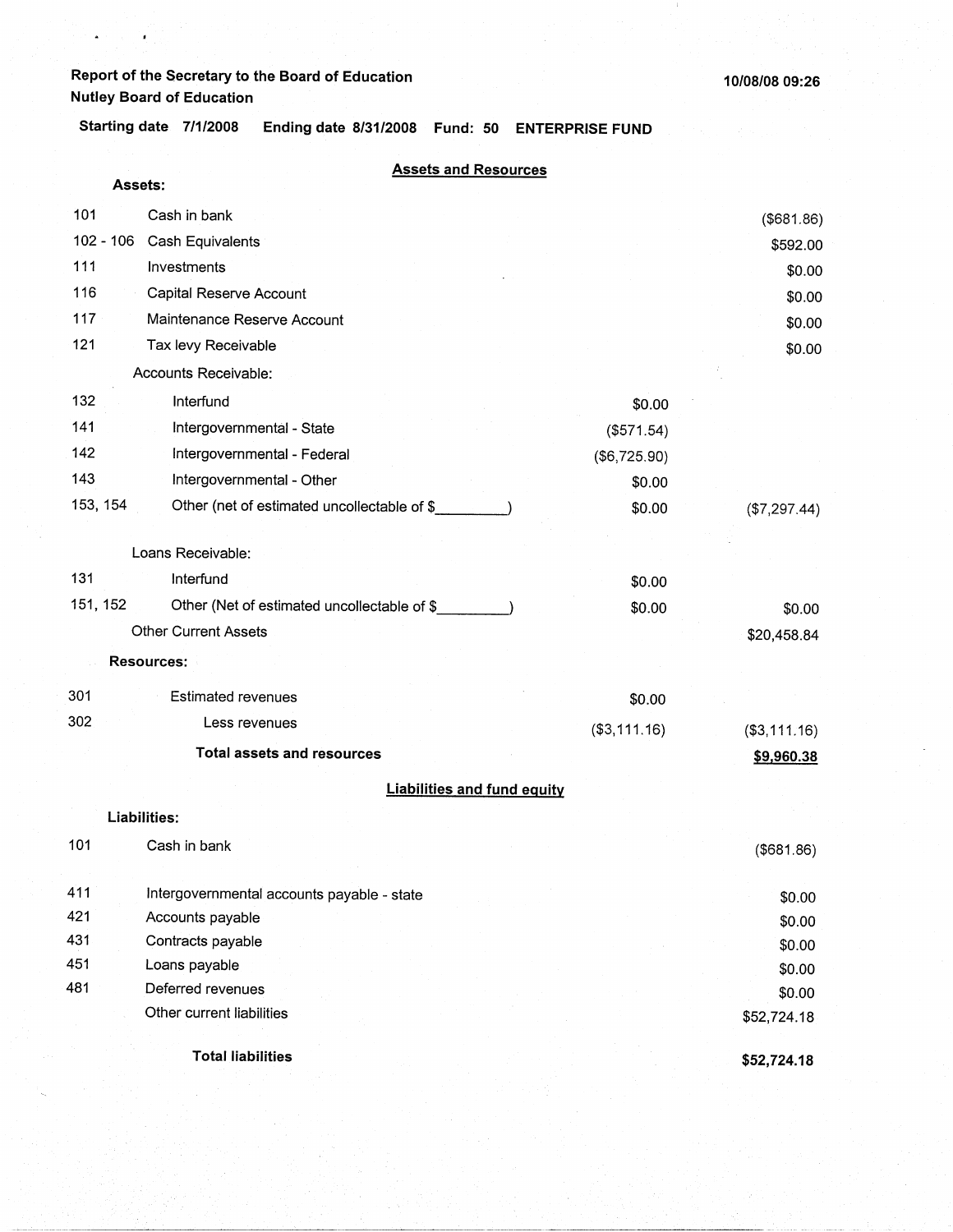**10/08/08 09:26** 

Starting date 7/1/2008 Ending date 8/31/2008 Fund: 50 ENTERPRISE FUND

#### **Fund Balance:**

Appropriated:

| 753,754     | Reserve for encumbrances                               |                                  | \$224,763.35                  |                            |
|-------------|--------------------------------------------------------|----------------------------------|-------------------------------|----------------------------|
| 761         | Capital reserve account - July                         |                                  | \$0.00                        |                            |
| 604         | Add: Increase in capital reserve                       |                                  | \$0.00                        |                            |
| 307         | Less: Budgeted w/d from capital reserve eligible costs |                                  | \$0.00                        |                            |
| 309         | Less: Budgeted w/d from capital reserve excess costs   |                                  | \$0.00                        | \$0.00                     |
| 764         | Maintenance reserve account - July                     |                                  | \$0.00                        |                            |
| 606         | Add: Increase in maintenance reserve                   |                                  | \$0.00                        |                            |
| 310         | Less: Budgeted w/d from maintenance reserve            |                                  | \$0.00                        | \$0.00                     |
| 762         | Adult education programs                               |                                  | \$0.00                        |                            |
| 751,752,76x | Other reserves                                         |                                  | \$0.00                        |                            |
| 601         | Appropriations                                         | \$23,182.43                      |                               |                            |
| 602         | Less: Expenditures                                     | (\$49,729.22)                    |                               |                            |
|             | Encumbrances                                           | (\$224,763.35)<br>(\$274,492.57) | (\$251,310.14)                |                            |
|             | Total appropriated                                     |                                  | (\$26,546.79)                 |                            |
|             | Unappropriated:                                        |                                  |                               |                            |
| 770         | Fund balance, July 1                                   |                                  | (\$16,217.01)                 |                            |
| 303         | Budgeted fund balance                                  |                                  | \$0.00                        |                            |
|             | Total fund balance                                     |                                  |                               | (\$42,763.80)              |
|             | Total liabilities and fund equity                      |                                  |                               | \$9,960.38                 |
|             | <b>Recapitulation of Budgeted Fund Balance:</b>        |                                  |                               |                            |
|             | Appropriations                                         | <b>Budgeted</b><br>\$23,182.43   | <b>Actual</b><br>\$274,492.57 | Variance<br>(\$251,310.14) |
|             | Revenues                                               | \$0.00                           | (\$3,111.16)                  | \$3,111.16                 |
|             | Subtotal                                               | \$23,182.43                      | \$271,381.41                  | (\$248,198.98)             |
|             | Change in capital reserve account:                     |                                  |                               |                            |
|             | Plus - Increase in reserve                             | \$0.00                           | \$0.00                        | \$0.00                     |
|             | Less - Withdrawal from reserve                         | \$0.00                           | \$0.00                        |                            |
|             | Subtotal                                               | \$23,182.43                      | \$271,381.41                  | (\$248,198.98)             |
|             | Less: Adjustment for prior year                        | (\$23,182.43)                    | (\$23,182.43)                 |                            |

Budgeted fund balance

Prepared and submitted by :

Board Secretary

\$0.00

<u> 1018/08</u>

(\$248,198.98)

Date

\$248, 198.98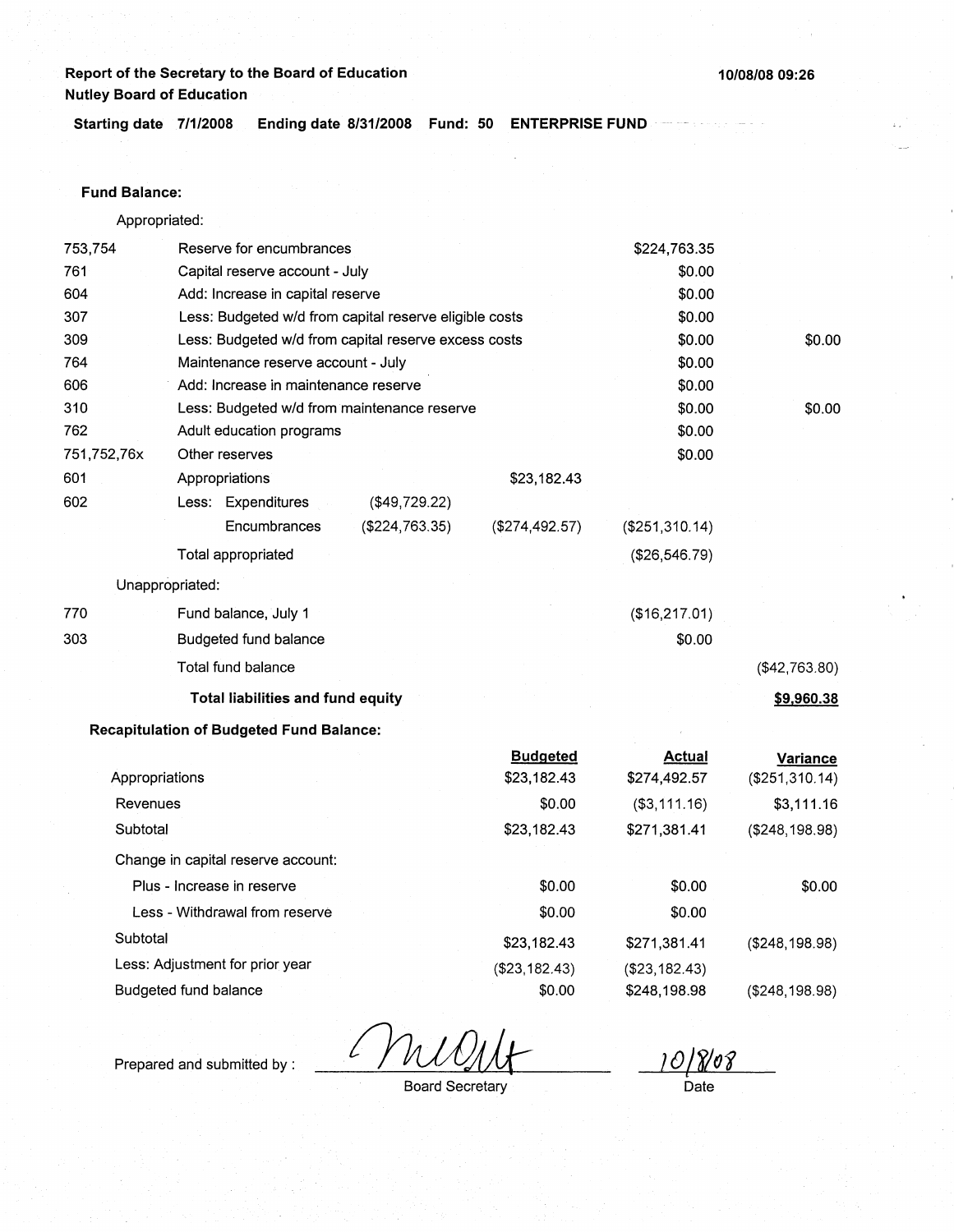L

**Starting date 7/1/2008 Ending date 8/31/2008 Fund: 51 SUMMER CAMP** 

|             | <b>Assets and Resources</b>                 |               |               |
|-------------|---------------------------------------------|---------------|---------------|
| Assets:     |                                             |               |               |
| 101         | Cash in bank                                |               | \$893.27      |
| $102 - 106$ | Cash Equivalents                            |               | \$0.00        |
| 111         | Investments                                 |               | \$0.00        |
| 116         | Capital Reserve Account                     |               | \$0.00        |
| 117         | Maintenance Reserve Account                 |               | \$0.00        |
| 121         | Tax levy Receivable                         |               | \$0.00        |
|             | Accounts Receivable:                        |               |               |
| 132         | Interfund                                   | \$0.00        |               |
| 141         | Intergovernmental - State                   | \$0.00        |               |
| 142         | Intergovernmental - Federal                 | \$0.00        |               |
| 143         | Intergovernmental - Other                   | \$0.00        |               |
| 153, 154    | Other (net of estimated uncollectable of \$ | \$0.00        | \$0.00        |
|             | Loans Receivable:                           |               |               |
| 131         | Interfund                                   | \$0.00        |               |
| 151, 152    | Other (Net of estimated uncollectable of \$ | \$0.00        | \$0.00        |
|             | Other Current Assets                        |               | \$0.00        |
|             | <b>Resources:</b>                           |               |               |
| 301         | <b>Estimated revenues</b>                   | \$0.00        |               |
| 302         | Less revenues                               | (\$14,805.00) | (\$14,805.00) |
|             | <b>Total assets and resources</b>           |               | (\$13,911.73) |
|             | <b>Liabilities and fund equity</b>          |               |               |
|             | Liabilities:                                |               |               |
|             |                                             |               |               |
| 411         | Intergovernmental accounts payable - state  |               |               |
|             |                                             |               | \$0.00        |

|     |                           | -----  |
|-----|---------------------------|--------|
| 421 | Accounts payable          | \$0.00 |
| 431 | Contracts payable         | \$0.00 |
| 451 | Loans payable             | \$0.00 |
| 481 | Deferred revenues         | \$0.00 |
|     | Other current liabilities | \$0.00 |
|     | <b>Total liabilities</b>  | \$0.00 |
|     |                           |        |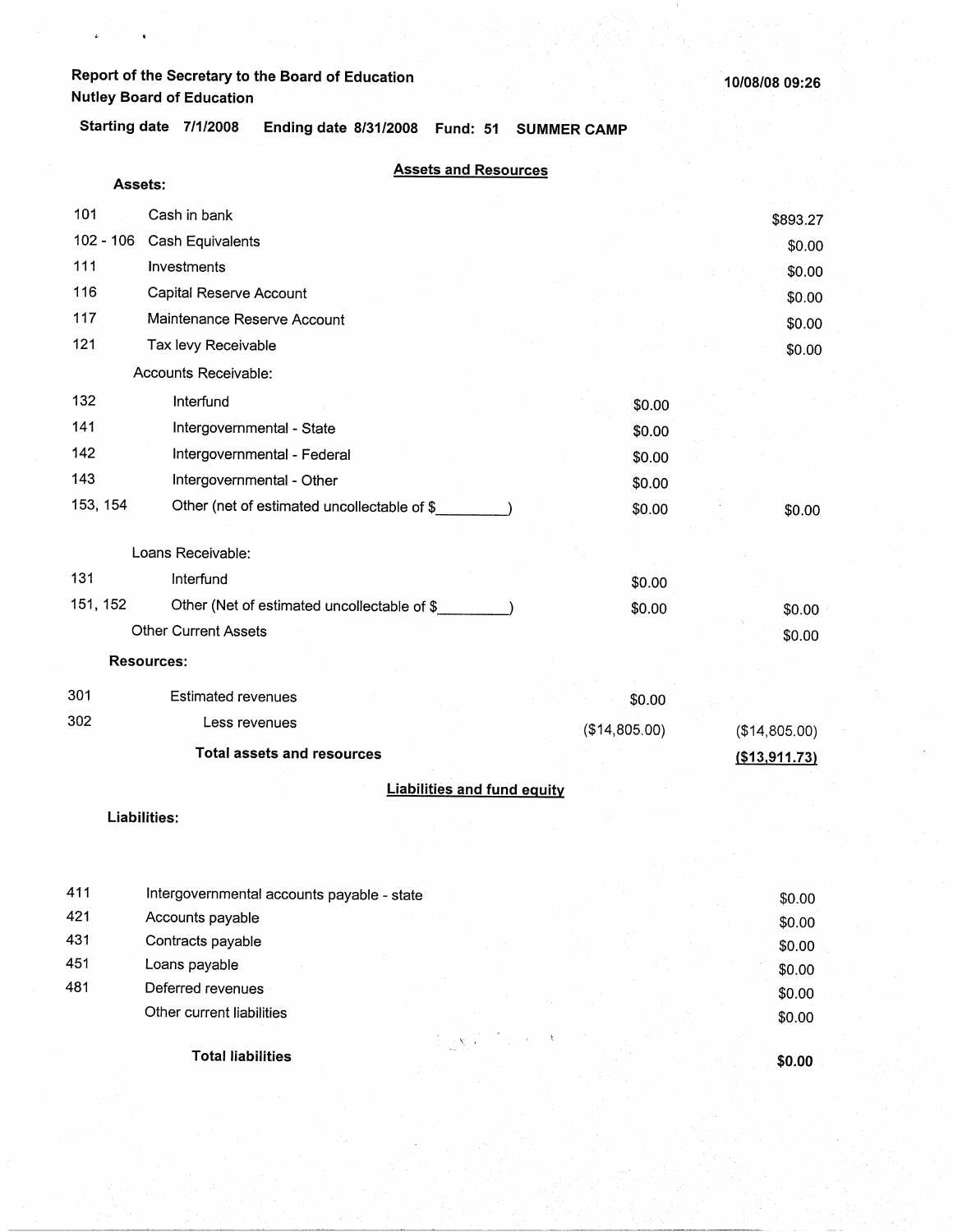**Starting date 7/1/2008 Ending date 8/31/2008 Fund: 51 SUMMER CAMP** 

#### Fund **Balance:**

Appropriated:

| 753,754        | Reserve for encumbrances                               |               |                                | \$0.00                       |                    |  |
|----------------|--------------------------------------------------------|---------------|--------------------------------|------------------------------|--------------------|--|
| 761            | Capital reserve account - July                         |               |                                | \$0.00                       |                    |  |
| 604            | Add: Increase in capital reserve                       |               | \$0.00                         |                              |                    |  |
| 307            | Less: Budgeted w/d from capital reserve eligible costs | \$0.00        |                                |                              |                    |  |
| 309            | Less: Budgeted w/d from capital reserve excess costs   |               |                                | \$0.00                       | \$0.00             |  |
| 764            | Maintenance reserve account - July                     |               |                                | \$0.00                       |                    |  |
| 606            | Add: Increase in maintenance reserve                   |               |                                | \$0.00                       |                    |  |
| 310            | Less: Budgeted w/d from maintenance reserve            |               |                                | \$0.00                       | \$0.00             |  |
| 762            | Adult education programs                               |               |                                | \$0.00                       |                    |  |
| 751,752,76x    | Other reserves                                         |               |                                | \$0.00                       |                    |  |
| 601            | Appropriations                                         |               | \$14,383.46                    |                              |                    |  |
| 602            | Less: Expenditures                                     | (\$14,383.46) |                                |                              |                    |  |
|                | Encumbrances                                           | \$0.00        | (\$14,383.46)                  | \$0.00                       |                    |  |
|                | Total appropriated                                     |               |                                | \$0.00                       |                    |  |
|                | Unappropriated:                                        |               |                                |                              |                    |  |
| 770            | Fund balance, July 1                                   |               |                                | \$471.73                     |                    |  |
| 303            | Budgeted fund balance                                  |               |                                | (\$14,383.46)                |                    |  |
|                | Total fund balance                                     |               |                                |                              | (\$13,911.73)      |  |
|                | Total liabilities and fund equity                      |               |                                |                              | (\$13,911.73)      |  |
|                | <b>Recapitulation of Budgeted Fund Balance:</b>        |               |                                |                              |                    |  |
| Appropriations |                                                        |               | <b>Budgeted</b><br>\$14,383.46 | <b>Actual</b><br>\$14,383.46 | Variance<br>\$0.00 |  |
| Revenues       |                                                        |               | \$0.00                         | (\$14,805.00)                | \$14,805.00        |  |
| Subtotal       |                                                        |               | \$14,383.46                    | (\$421.54)                   | \$14,805.00        |  |
|                | Change in capital reserve account:                     |               |                                |                              |                    |  |
|                | Plus - Increase in reserve                             |               | \$0.00                         | \$0.00                       | \$0.00             |  |
|                | Less - Withdrawal from reserve                         |               | \$0.00                         | \$0.00                       |                    |  |
| Subtotal       |                                                        |               | \$14,383.46                    | (\$421.54)                   | \$14,805.00        |  |
|                | Less: Adjustment for prior year                        |               | \$0.00                         | \$0.00                       |                    |  |
|                | Budgeted fund balance                                  |               | \$14,383.46                    | (\$421.54)                   | \$14,805.00        |  |

leJfiL\_•?

**10/08/08 09:26** 

Prepared and submitted by :

Board Secretary

Date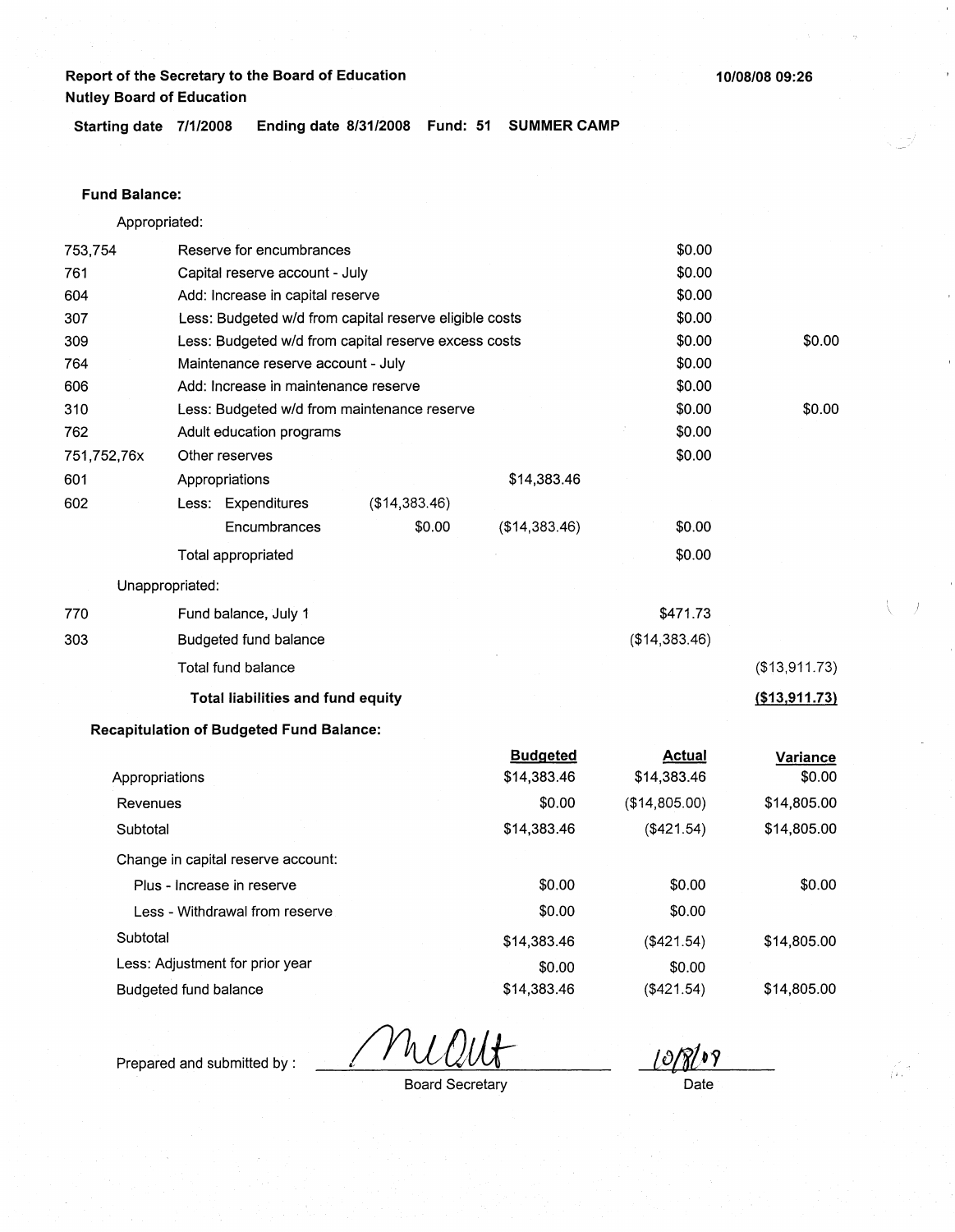**Starting date 7/1/2008 Ending date 8/31/2008 Fund: 55 EXTENDED DAY** 

ي ڏ∌ ٿو.<br>سال

| <b>Assets and Resources</b><br>Assets:                  |              |                          |
|---------------------------------------------------------|--------------|--------------------------|
| 101<br>Cash in bank                                     |              |                          |
| $102 - 106$<br>Cash Equivalents                         |              | \$114,412.28<br>\$500.00 |
| 111<br>Investments                                      |              |                          |
| 116<br>Capital Reserve Account                          |              | \$0.00                   |
| 117<br>Maintenance Reserve Account                      |              | \$0.00                   |
| 121<br>Tax levy Receivable                              |              | \$0.00                   |
| Accounts Receivable:                                    |              | \$0.00                   |
|                                                         |              |                          |
| 132<br>Interfund                                        | \$38,836.94  |                          |
| 141<br>Intergovernmental - State                        | \$0.00       |                          |
| 142<br>Intergovernmental - Federal                      | \$0.00       |                          |
| 143<br>Intergovernmental - Other                        | \$0.00       |                          |
| 153, 154<br>Other (net of estimated uncollectable of \$ | \$0.00       | \$38,836.94              |
| Loans Receivable:                                       |              |                          |
| 131<br>Interfund                                        | \$0.00       |                          |
| 151, 152<br>Other (Net of estimated uncollectable of \$ | \$0.00       | \$0.00                   |
| <b>Other Current Assets</b>                             |              | \$0.00                   |
| <b>Resources:</b>                                       |              |                          |
| 301<br><b>Estimated revenues</b>                        | \$0.00       |                          |
| 302<br>Less revenues                                    | (\$9,718.17) | (\$9,718.17)             |
| <b>Total assets and resources</b>                       |              | \$144,031.05             |
|                                                         |              |                          |
| <b>Liabilities and fund equity</b>                      |              |                          |
| <b>Liabilities:</b>                                     |              |                          |
|                                                         |              |                          |
| 411<br>Intergovernmental accounts payable - state       |              | \$0.00                   |
| 421<br>Accounts payable                                 |              | \$0.00                   |
| 431<br>Contracts payable                                |              | \$0.00                   |
| 451<br>Loans payable                                    |              | \$0.00                   |
| 481<br>Deferred revenues                                |              | \$0.00                   |
| Other current liabilities                               |              | \$249.055.19             |

**Total liabilities** 

**\$249,055.19** 

\$249,055.19